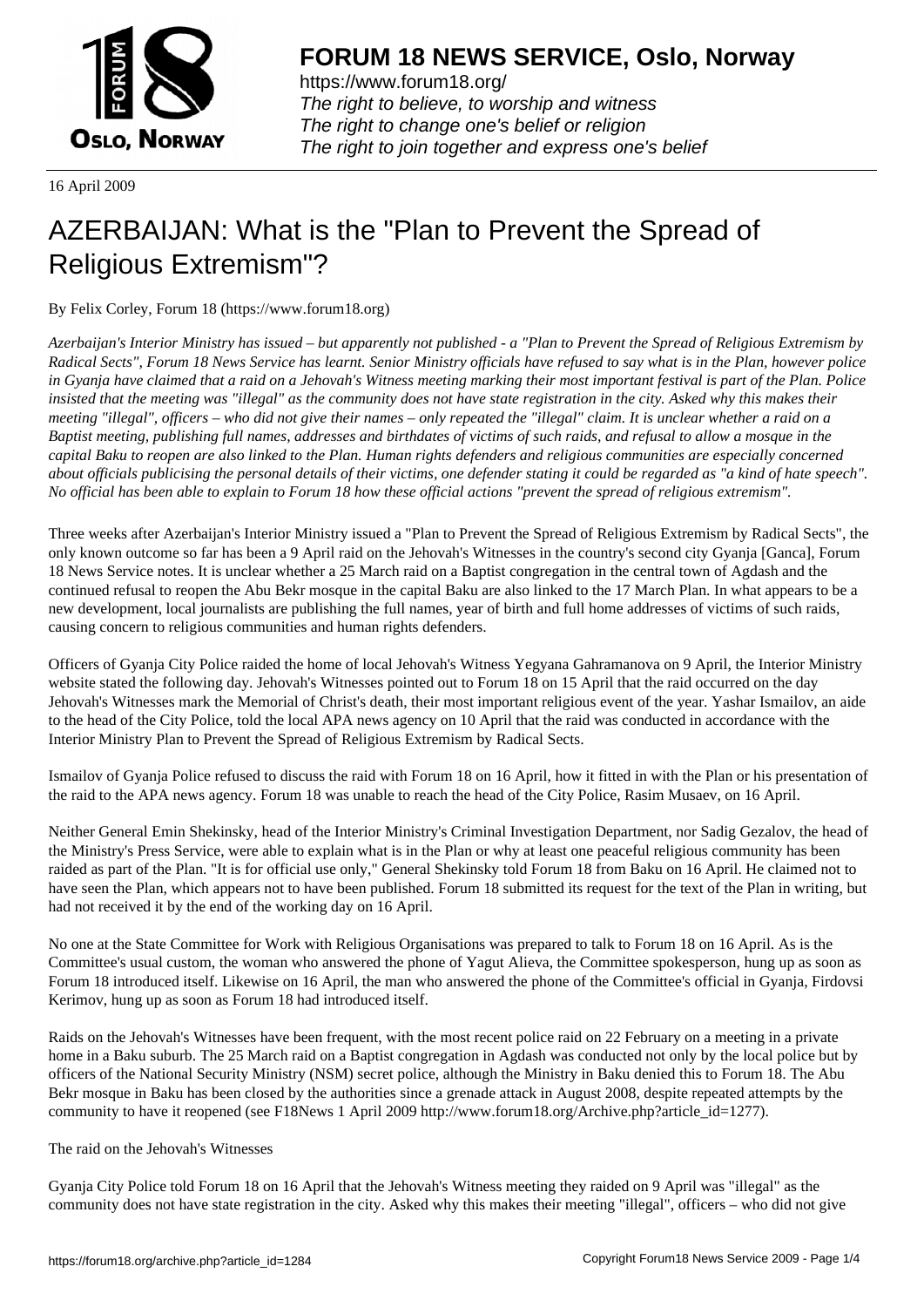The APA news agency report, which also wrongly described the meeting as "illegal" and wrongly claimed the Jehovah's Witnesses are "banned" in Azerbaijan, said 76 people had been present at the meeting, 39 of them women, 16 of them men and 21 of them children. It said the police are investigating the home owner as well as three other people present and that they have been "brought to administrative responsibility". It said the police gave all the other people present a "verbal warning".

Jehovah's Witnesses told Forum 18 that none of those present at the meeting has faced any charges under the Code of Administrative Offences or the Criminal Code. "The authorities often claim through the media that charges will follow, but they rarely do."

"Dangerous" publication of personal details

The APA report gave Gahramanova's full name and home address even though she has not been found guilty of any offence, something that the Jehovah's Witnesses say is a new development in such media coverage. "Of course our main concern is that police keep raiding our meetings," Jehovah's Witnesses told Forum 18. "But publishing individuals' full addresses is a concern and could have consequences for them."

Forum 18 notes that the publication of personal addresses for victims of police and NSM secret police raids on religious communities – even if they have not been found guilty of any offence - appears to be a new trend. In the wake of the 25 March raid on the Baptist community in Agdash, the same APA agency published the years of birth, full names and full home addresses of four of the Baptists present when the home was raided. Unlike the Jehovah's Witnesses in Gyanja, three of the four Baptists whose details were published were fined. Baptists told Forum 18 in the wake of the raid that they were highly concerned that the four individuals' home addresses were given, describing it as "dangerous" (see F18News 1 April 2009 http://www.forum18.org/Archive.php?article\_id=1277).

Echoing the Baptist and Jehovah's Witness concerns is human rights defender Eldar Zeynalov, who heads the Human Rights Centre of Azerbaijan. "This is very dangerous," he told Forum 18 from Baku on 15 April. "Their neighbours know they are Baptists or Jehovah's Witnesses, but tomorrow if there are campaigns against such religious communities mobs would have concrete addresses to come to and attack." He believes it could be regarded as "a kind of hate speech".

Zeynalov points out that among the Constitutional changes approved in March were a number defending the private lives of citizens, especially the amendments to Article 32. "For the police to give this private information to journalists for them to publish appears to be contrary to government attempts to protect private life," he told Forum 18. He believes this could be grounds for the individuals concerned to bring a case against the police and the media who have published such information. "But they probably wouldn't get very far – local courts refuse to accept lawsuits against officials."

Editors at the APA news agency refused to give Forum 18 the contact details for their local journalists who had published the information about the April raid on the Jehovah's Witnesses and the March raid on the Baptists. "No one is allowed to speak to our individual journalists." However, Nurshan Guliev, APA's editor for political and social issues, insisted to Forum 18 from Baku on 16 April that all the information their correspondent had published on the Jehovah's Witness raid had come from the police. He did not explain why the journalist had not sought comment from the Jehovah's Witnesses and merely republished police information.

Guliev saw nothing wrong in publishing personal information in an article on their website about people, whether or not they have been convicted of any offence. "It's not against the law," he told Forum 18. "They've been accused of wrongdoing." Told that they have not been convicted he responded, wrongly: "Jehovah's Witnesses are banned in Azerbaijan. If they're not registered they're not allowed." Told that no Azerbaijani law prohibits unregistered religious activity and that the Jehovah's Witnesses have registration in Baku, he insisted that they are illegal.

Told that one of the victims has told Forum 18 of her concern about her home details being published and Baptists, Jehovah's Witnesses and human rights defender Zeynalov had complained about the practice, Guliev said his agency has received no complaints from those it has named.

Also dismissing concerns was General Shekinsky of the Interior Ministry. He insisted to Forum 18 that police only give out information "in accordance with the law". He added that journalists are independent and the police have no control over what they publish.

Trial to begin of relative of convicted pastor

Meanwhile, a preliminary hearing took place on 14 April in the north-western town of Zakatala [Zaqatala] in the criminal trial against Teyyub Eyvazov, an official of Zakatala District Court told Forum 18 on 16 April. The trial – under Article 234 part 1 of the Criminal Code, which punishes illegal possession of drugs – is due to begin under Judge Elchin Huseinov on 28 April, he added.

Eyvazov is the brother of one of the pastors of a much-persecuted Baptist congregation in the nearby small town of Aliabad. Another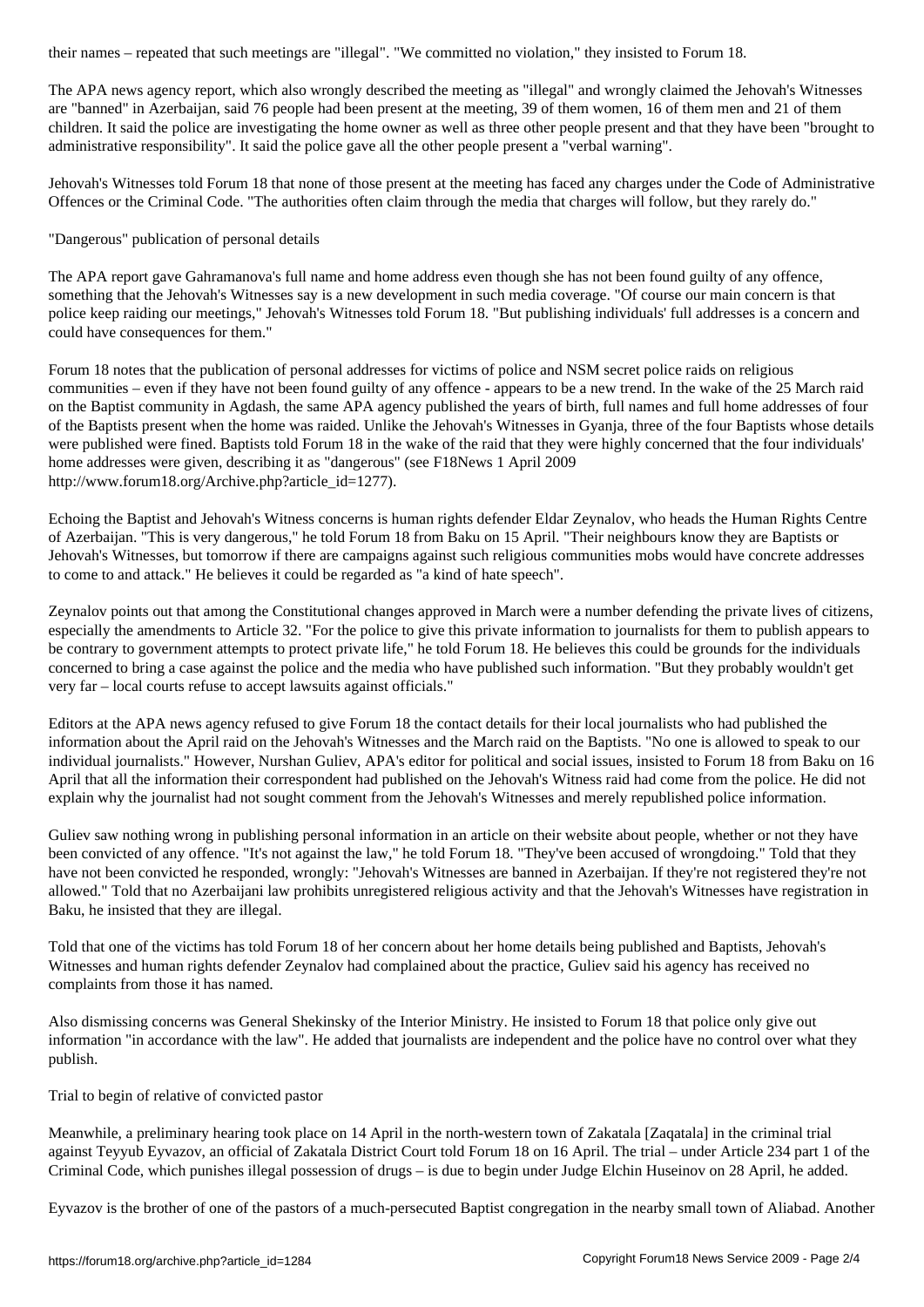weapon under Article 228 Part 1 of the Criminal Code, but is now back at home. Another pastor, Zaur Balaev, al term from 2007 to 2008 (see F18News 12 February 2009 http://www.forum18.org/Archive.php?article\_id=1254).

Church members insisted to Forum 18 that, like the charges against Balaev and Shabanov, the charges against Eyvazov of possessing drugs have been fabricated by the police. "It is 100 percent certain that Teyyub did not have drugs – he is not the kind. He didn't even know what they were."

Teyyub Eyvazov, who has suffered psychiatric difficulties since a family tragedy and is not responsible for his actions, is not himself a Baptist. However, church members strongly suspect that the charges were lodged against him as a way of punishing the congregation. "The authorities wanted to do something against his brother Novruz," one church member told Forum 18 on 12 April. "The other possibility is that this is being done as a way of extracting money."

Eyvazov's lawyer, Mirman Aliev, told Forum 18 from Baku on 16 April that he believes his client is being punished as a relative of Shabanov. "I will be there in court on 28 April to defend his rights."

Aliev added that the same day he will attend Shabanov's appeal hearing at Sheki [Saki] Appeal Court.

The Aliabad church member told Forum 18 that the authorities had said they have an order "from above" to imprison another member of the congregation. However, the official at Zakatala District Court dismissed this suggestion. "There's no order from Baku. This couldn't happen." He claimed to Forum 18 that the cases against Eyvazov, Shabanov and Balaev were all "completely separate" and "unconnected".

Human rights defender Zeynalov doubts if the authorities in Baku would have given the Zakatala authorities any specific instructions against the Aliabad Baptists, but says they are likely to have given a "general instruction" to move against religious minority communities.

Call for mosque reopening

Zeynalov of the Human Rights Centre of Azerbaijan also called for the immediate reopening of the Abu Bekr mosque in Baku's Narimanov District. He says that the mosque was widely known as a "Wahhabi" mosque – following the strand of Islam which predominates in Saudi Arabia – and that Wahhabis with a dangerous agenda do exist in Azerbaijan. However, Zeynalov thinks this does not allow the authorities to keep the mosque closed. "I believe it should be reopened at once," he told Forum 18.

The authorities have repeatedly refused to clarify to Forum 18 which agency has ordered the mosque to remain closed and why it should remain closed (see F18News 1 April 2009 http://www.forum18.org/Archive.php?article\_id=1277).

Zeynalov also rejects the government's insistence that all mosques must be subordinated to the Muslim Board. "Half the Muslim communities in Azerbaijan are not subject to the Board," he told Forum 18. "They could be closed down at any time." However, Abu Bekr mosque was closed down despite being under the supervision of the Board.

A nationwide "temporary" ban on praying outside mosques, imposed in August 2008, along with bans on some Georgian Orthodox and Baptist churches reopening still remain in force (see F18News 29 January 2009 http://www.forum18.org/Archive.php?article\_id=1246). (END)

For a personal commentary, by an Azeri Protestant, on how the international community can help establish religious freedom in Azerbaijan, see http://www.forum18.org/Archive.php?article\_id=482.

For more background information see Forum 18's Azerbaijan religious freedom survey at http://www.forum18.org/Archive.php?article\_id=1192.

More coverage of freedom of thought, conscience and belief in Azerbaijan is at http://www.forum18.org/Archive.php?query=&religion=all&country=23.

A survey of the religious freedom decline in the eastern part of the Organisation for Security and Co-operation in Europe (OSCE) area is at http://www.forum18.org/Archive.php?article\_id=806.

A printer-friendly map of Azerbaijan is available at

http://www.nationalgeographic.com/xpeditions/atlas/index.html?Parent=asia&Rootmap=azerba.

If you need to contact F18News, please email us at: f18news @ editor.forum18.org